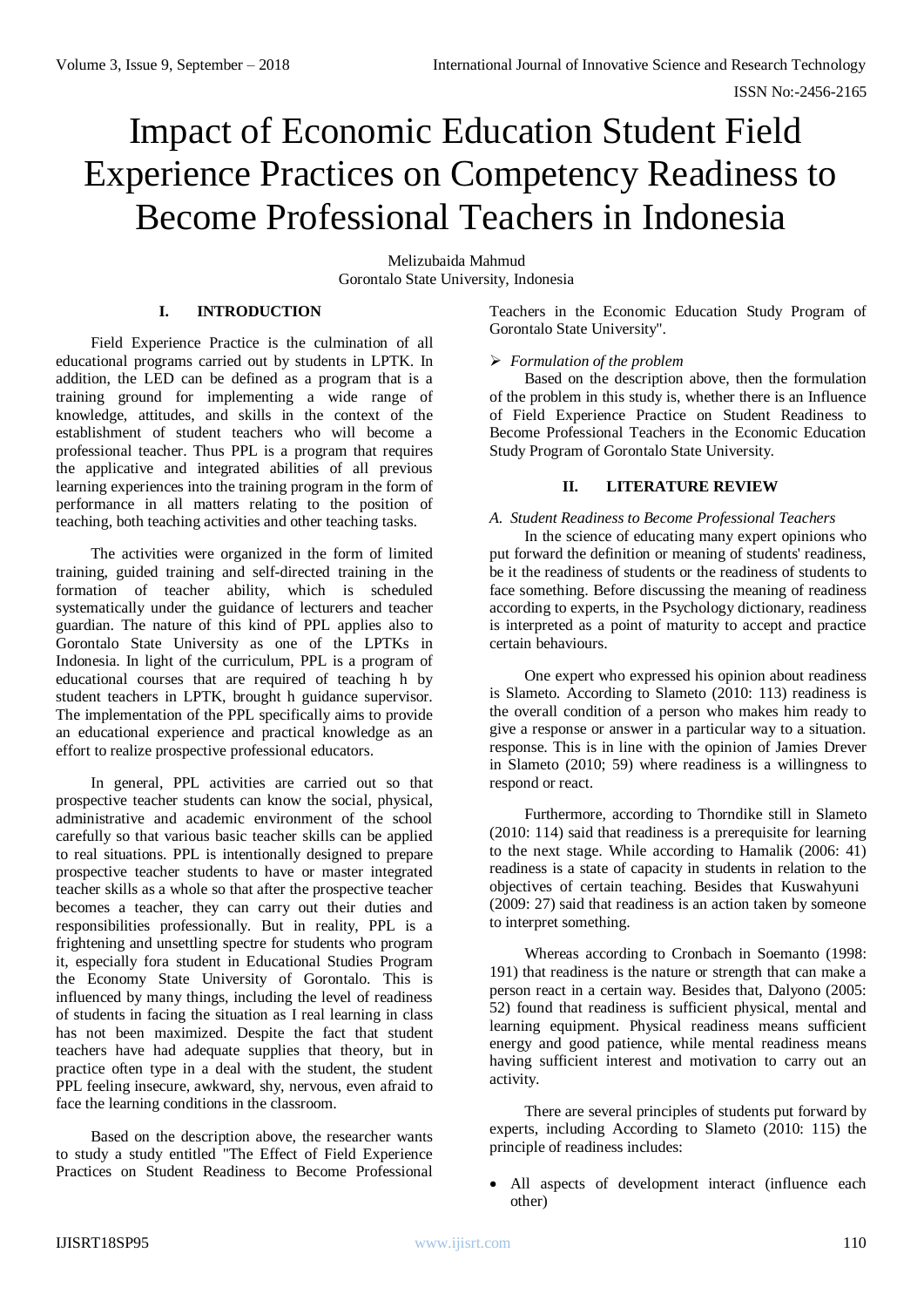- Physical and spiritual maturity is necessary to benefit from the experience
- Experience has a positive influence on readiness
- Basic readiness for certain activities is formed during certain periods during the formation and development period.

According to Soemanto (1998: 192), the principles for the development of readiness include:

- All aspects of growth interact and together form readiness.
- One's experience influences the growth of individual physiology
- Experience has a cumulative effect in the development of individual personality functions, both physical and spiritual.
- If the readiness to carry out certain activities is formed in a person, then certain times in one's life are a formative period for his personal development.

Discussing the types of readiness, Kuswahyuni (2009: 27-28) divides the types of readiness into 2 (two), namely:

# *Mental Readiness*

Mental readiness is the condition of a person's personality as a whole and not just his mental condition. The condition of mental readiness is the result of developing and developing throughout a person's life and reinforced by the daily experience of the person concerned. Arikunto (2001: 56) also explained that mental readiness is influenced by: 1) The size of anxiety affects the pure or not learning outcomes, 2) Students who are less intelligent have more anxiety than students who are highly capable, 3) Habits of type tests and administer it, reduce the emergence of anxiety in the test, 4) In high anxiety, students will achieve good results.

# *Self Readiness*

Self-readiness is the building of strength combined with physical courage in students who are sensible so that they can face everything bravely.

## *Learning Readiness*

Learning readiness is a change in behavior or appearance, with a series of activities such as reading, observing, listening, imitating.

# $\checkmark$  Intelligence Readiness

Readiness for intelligence is alertness to act and understanding skills can grow from a variety of qualities. Intelligence, brain, and mind can make students more active than non-intelligent students. This makes students more able to adjust to their surroundings, more quickly adjust to their environment faster control the situation.

Some factors that influence the readiness of students are, according to Slameto (2010: 113) readiness conditions include 3 aspects, namely:

- Physical, mental and emotional conditions
- Needs, motives, and goals

 Other skills, knowledge, and understanding that have been learned.

According to Dalyono (2005: 55) the readiness factor is divided into 2(two), namely.

## *Finternal actors and external factors, including:*

- Internal factors, such as health, intelligence and talent, interests and motivation
- External factors, such as families, community schools and the surrounding environment

Someone before learn the beginnings he is not ready to study next, so there are prerequisites and conditions in learning (Slameto, 2010: 114). Knowledge is the result of "know" and this occurred after people perform sensing to a particular object, through the human senses such as vision, hearing, mass media, and lai n -Other (Notoatmodjo, 2003). So that it can be concluded that physical conditions for example hearing, vision, health. Mental conditions involve self-confidence, self-adjustment. Emotional conditions include conflict, tension, anxiety.

## *B. Field Practice Program*

According to J. Coover and DW Allen, cited by Oemar Hamalik (2009: 145) states that "micro teaching is the study of a teaching situation carried out in a certain amount of time and number of students, which is up to twenty minutes with the number of students as many as three to ten people.

Micro teaching is an integral part of field experience practice courses carried out on campus with the peer teaching model. To get adequate provision as a teacher candidate is expected to master the sharing of competencies, both through pre service and in service training. One form of pre service training for prospective teachers is through the establishment of teaching skills both theoretically and practically. Practically, the provision of teaching skills can be trained through micro teaching activities. "Micro teaching is teaching that places the teacher in a simulation classroom environment, where the teacher teaches one concept or one skill only, uses one teaching skill and students in small amounts and in a short time" Hamalik (2009: 151).

Ahmad Sabrani (2007: 148-149) Intensively trained micro teaching provides benefits for students, especially in the following matters:

- Students are increasingly sensitive to the phenomena that have occurred in the learning process when they become collaborators.
- Students become more prepared to conduct school or institution teaching practice activities.
- Students can reflect on competency in teaching
- Students become increasingly aware of the profile of teachers or educational institutions so that they can look like a teacher. In addition to the above benefits in micro teaching, students are trained to brush a I set of capabilities that must be owned by the student teachers. These ability devices are called teacher competencies. In order to carry out the task with b aik, teachers are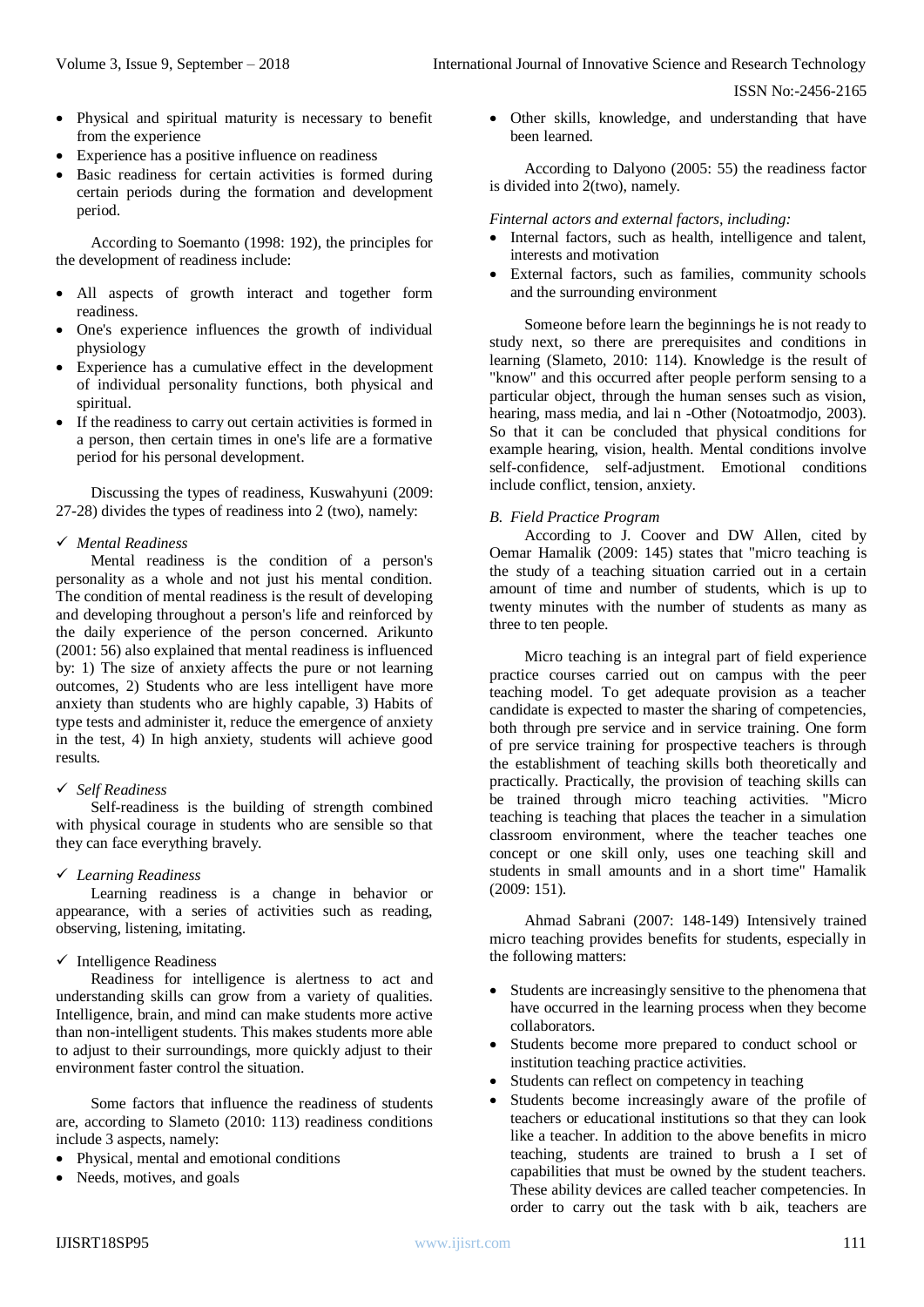required to master the basic skills of teaching, which m erupakan one aspect important from competence teachers.

According to the research (Turney, 1979), there is 8 (eight) skill were considered decisive teaching and learning success. The skills in question are:

## *1. Life Skills asking*

In learning activities, asking activities dominate the class. A series of results of research conducted since the beginning of the 20th century about the activity of reporting similar results, namely that the teacher uses 30% and time to ask (CA Brown and R. Edmondson, 1984). This data shows the importance of asking questions in the learning process.

#### *2. Life Skills M reflected on Strengthening*

Strengthening often appears in everyday life, although many do not realize that what is raised is reinforcement. For example, someone thanked them after receiving something, a child was given praise by his mother after clearing the bed, or a child was rewarded for successfully winning a road race. All of the above are reinforcement that can make the person who receives the reinforcement feel happy and will increase the actions given by the reinforcement.

In its relation with learning activities, provide reinforcement is essential to improve the students' attention, arouse and maintain student motivation, make it easy for students to learn, control and modify student behaviour, encourage the emergence of positive behaviour, foster selfconfidence in students and maintain a conducive classroom climate.

## *3. Life Skills M engadakan V Variations*

Variation is diversity that makes things not monotonous. Variations can take the form of changes or differences that are intentionally created/created to give a unique impression. For example, two models of clothing that are the same but different will usually create a unique impression for each model.

Variations in learning activities aim to, among others, eliminate student boredom in learning, increase student innovation in learning something, develop students' desire to know and investigate meaningful things, serving students' diverse learning styles, as well as increase student activity/involvement in learning activities.

#### *4. Explaining skills*

The skill to explain is the presentation of verbal information that is organized or organized systematically which aims to show a causal relationship, between what is known and what is not yet known, between the law(definition argument) that is generally applicable with evidence or everyday examples.

## *5. Opening and closing skills in learning*

*Open the lesson* 

Opening lessons is an activity carried out by the teacher to create an atmosphere of mental, physical, psychological, and emotional readiness for students to focus on the activities to be carried out. At the beginning of the

lesson or every piece of activity at the core of the lesson, the teacher must do the lesson opening activities. This skill component consists of attracting students' attention, giving motivation, giving references and making connections.

Making links If the teacher works on new material, it is necessary to connect with the things that students have made or experience or their needs and needs in order to facilitate the understanding of things that have been known, these experiences, interests, and needs are called hooks.

#### *Closing Lessons*

Closing the lesson is an activity that the teacher does to end the core learning activities. This activity aims to, menuumbuhkan attention motivated students for the task to be done, m engetahui limits of the task at hand, m empunyai clear picture of the task, m engetahui circuited late between experiences, d apat linking concepts, facts, skills, sufficient in each event. Closing lessons can be done by reviewing and evaluating.

#### *6. Small Group Discussion Guiding Skills*

If the teacher plans to implement the discussion in learning, it must be prepared carefully. So there is a clear direction about the discussion. Dual purpose group discussion is to increase knowledge and foster a sense of togetherness and sharing among students.

#### *7.Classroom Management Skills*

Classroom management skills are teachers' skills to create and maintain optimal learning conditions and skills to restore optimal learning conditions. In this case, it includes every effort of the teacher to maintain discipline or class involvement (entering on time, sitting in the designated place, obeying the teacher, not glancing left and right, not noisy, etc.). Organizing all class resources will create an effective and efficient learning process.

#### *8. Teaching Skills for Small and Individual Groups.*

Applying the approach of individuals and small groups in learning requires the understanding and sensitivity of teachers to students personally, knowing the character and needs of children in learning. The teacher must also have special skills to do a psychological approach, to create closeness with the child. The ability of teachers to understand children and conduct psychological approaches will create an atmosphere of intimacy between students and teachers.

Small group learning approaches require the skills of teachers as organizers who organize and organize the distribution of group members, assignments in groups, group activities, rules, relationships between members, providing tools, arranging places, providing sufficient time, etc. In this case, the teacher is also tasked with monitoring the activities of each child and every small group during the learning activities.

Coaching in the basic teaching skills training uses clinical supervision because the time provided for each student is 5 -10 minutes of the initial meeting (planning), 15 minutes for the implementation of teaching by students and observation by the supervisor, and 5-10 minutes for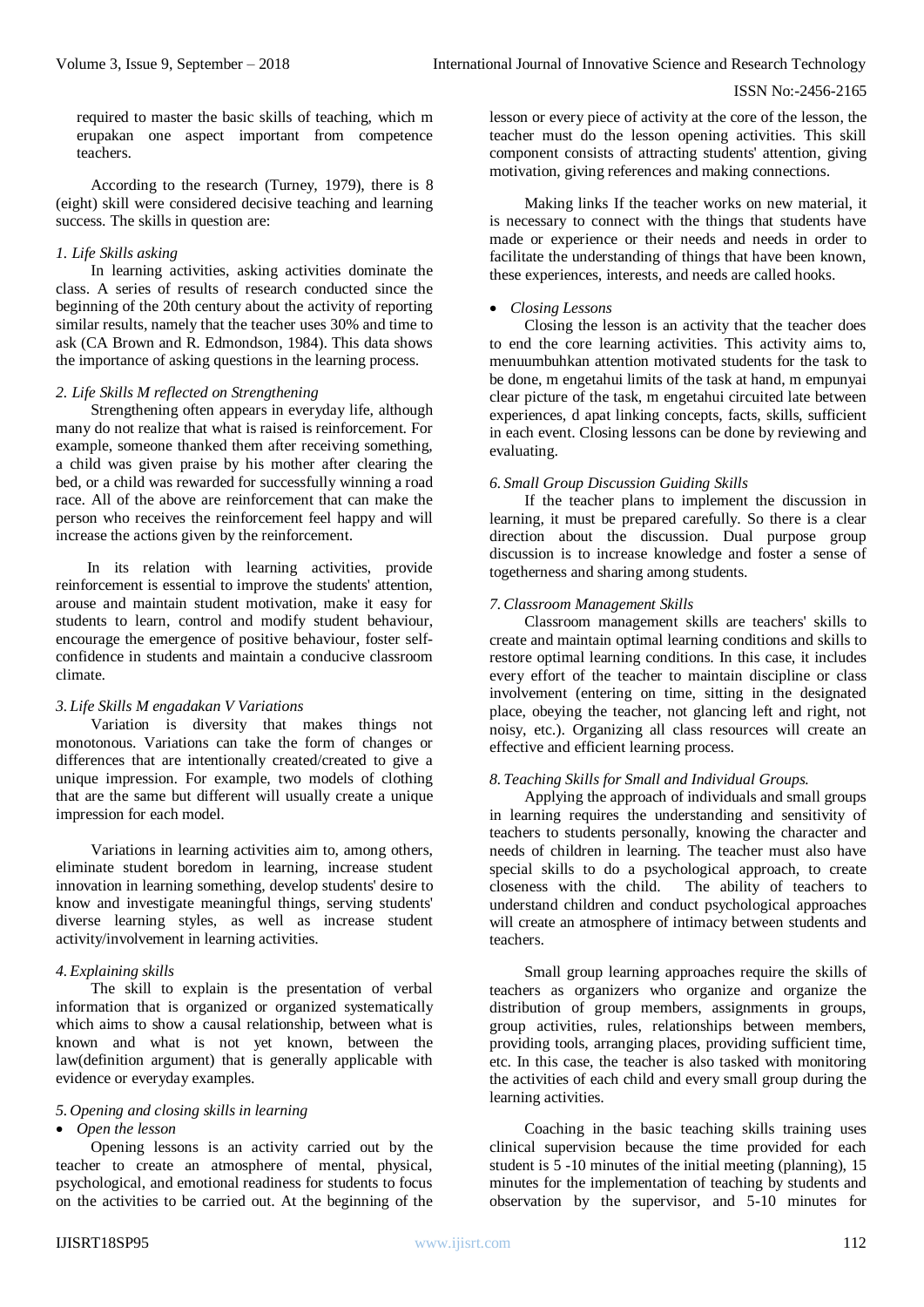feedback. If based on the results of the feedback students still have not mastered the basic teaching skills that are trained then the student teacher candidates need to be asked to repeat the training until mastering the skill. Each training provided does not need to be the same for each student, depending on the level of mastery of the basic teaching skills they have brushed a.

Field Experience Practice is a series of activities that are programmed for LPTK students, which includes both teaching and non-teaching exercises "(OemarHamalik, 2009: 171). PPL is one of the compulsory courses for educational students as a continuation of teaching micro teaching. This activity is carried out after students have passed Micro Teaching (microteaching). PPL II is carried out in schools that have been appointed by the University as a place for teaching practice. This activity is an event to shape and foster professional competencies that are implied by the work of the teacher or education staff. In addition, it is shown to train students to apply the theory of teaching and learning processes on a small scale, is artificial as a simulation of the actual teaching process.

## **III. METHODOLOGY**

In this study, it takes 6 months, starting from June to November which includes preparation of proposal preparation activities up to the preparation of the final report.

This study uses a quantitative method of *preexperimental design* with the *one-group pre test-post test design.* The pre-experimental design method is not yet a serious experiment because there are still external variables that influence the formation of the dependent variable. Sugiyono (2012: 109) classified three types of research designs commonly used in *pre-experimental design* methods, namely a *one-shot case study, one-group pre testpost test design*, and *intact-group comparison*.

The research design used in this study was "*one-group pre test-pos ttest design"*, which is a research design that contained a *pretest* before being treated and *post test* after being treated. Thus it can be known more accurately because it can compare with held before being treated (Sugiyono, 2012: 110).

This research activity was conducted with the aim to assess the effect of Field Experience Practices on Student Readiness to become Professional Teachers, by focusing on differences in influence before implementing PPL with after implementing PPL or testing hypotheses about the influence of the treatment given. Through this research, researchers want to know that the Field Experience Practice program can improve student competence in supporting readiness to become a professional teacher.

3.1 Picture. Design *one-group pretest-posttest design.*



Information:

O1 = Student Ability before PLL X = *treatment* (PPL implementation)  $O<sub>2</sub>$  = Student Ability after PPL

According to Arikunto (2003: 42) that population is all values, both calculations, and measurements, both quantitative and qualitative, rather than the characteristics of a group of objects that are complete and clear research. From the above description of opinion, then, the population in this study were all students of the Economic Education Study Program of the Faculty of Economics, Gorontalo State University who programmed PPL courses in the amount of 164 people.

The sample is a part or representative of the population under study (Arikunto 2011: 131). According to Arikunto, if the subject is less than 100 it is better to take it all so that the research is a population research. Furthermore, if the number of subjects is large, it can be taken between 10-15% or 20-25% or more. Based on these opinions, the sample in this study determined 40 people.

This study uses instruments:

*Observation* 

Obtaining accurate data for a study, as an initial step that will be used in this data collection is observation.

- *Questionnaire / questionnaire*  The questionnaire is a data collection technique that is done by giving a set of questions or written questions to the respondent to be answered (Sugiono, 2010: 142)
- *Documentation*

Documentation method is looking for data about things or variables in the form of notes, transcripts, books, newspapers, magazines, minutes, agendas and so on (Arikunto, 2010: 274).

## **IV. RESEARCH RESULTS AND DISCUSSION**

#### *A. Research result*

Validity and reliability tests are basically carried out by researchers to test the reliability of the instruments used Is it suitable for use as a data collection tool or not. The basis for decision making to determine the appropriateness of an instrument is to look at the correlation values for data validity and Cronbach's Alpha values for reliability. As for each test the value reference standard has been determined where for the validity test, the correlation value must be greater than 0.3. Whereas for reliability testing, the value of Cronbach's Alpha must exceed i 0.6. If both tests produce values above the reference standards that have been established, it can be concluded that the instruments used are valid and reliable so that they are suitable for use as data collection tools.

Following are the results of testing the validity and reliability presented in the following table form: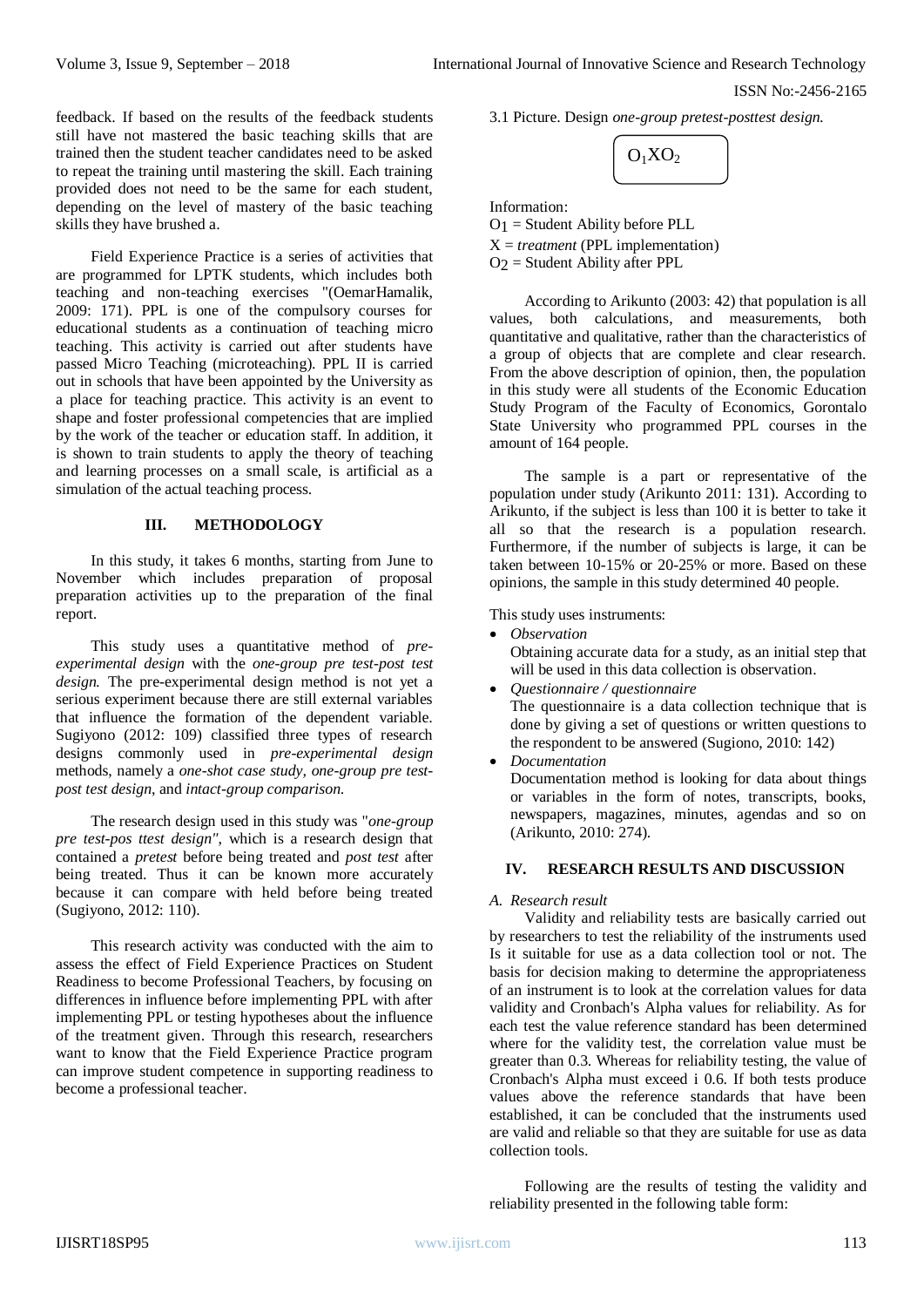ISSN No:-2456-2165

| N               | Corrected   | $Cut-off$ | Cronbach's    | Cut-off |
|-----------------|-------------|-----------|---------------|---------|
|                 | Item-Total  |           | Alpha if Item |         |
|                 | Correlation |           | Deleted       |         |
| P <sub>1</sub>  | .774        |           | .973          |         |
| P <sub>2</sub>  | .864        |           | .972          |         |
| P <sub>3</sub>  | .828        |           | .973          |         |
| <b>P4</b>       | .811        |           | .973          |         |
| <b>P5</b>       | .836        |           | .973          |         |
| P <sub>6</sub>  | .714        |           | .974          |         |
| P7              | .857        |           | .973          |         |
| P <sub>8</sub>  | .889        |           | .972          |         |
| P <sub>9</sub>  | .807        |           | .973          |         |
| P <sub>10</sub> | .849        |           | .973          |         |
| P <sub>11</sub> | .417        |           | .976          |         |
| P <sub>12</sub> | .840        | 0.3       | .973          | 0.6     |
| P <sub>13</sub> | .858        |           | .972          |         |
| P <sub>14</sub> | .823        |           | .973          |         |
| P15             | .807        |           | .973          |         |
| P <sub>16</sub> | .750        |           | .974          |         |
| P <sub>17</sub> | .721        |           | .974          |         |
| P <sub>18</sub> | .793        |           | .973          |         |
| P <sub>19</sub> | .874        |           | .973          |         |
| P <sub>20</sub> | .789        |           | .973          |         |
| P <sub>21</sub> | .739        |           | .974          |         |

| Table 1. Validity and reliability of questionnaire |
|----------------------------------------------------|
| respondents Pre-PPL                                |
| Source: Primary Data Processed (2017)              |

The table above shows the value of each test. For correlation values, each item question asked in the questionnaire obtained each value greater than the specified reference standard of 0.3 and for the Cronbach's *Alpha* value each got a value of more than 0.6 so the researcher concluded that the questionnaire was used in this study is valid and reliable.

Following are the results of testing the validity and reliability presented in the following table form:

| $\overline{N}$  | Corrected   | $Cut-$ | Cronbach's | $Cut-$ |
|-----------------|-------------|--------|------------|--------|
|                 | Item-Total  | off    | Alpha if   | off    |
|                 | Correlation |        | Item       |        |
|                 |             |        | Deleted    |        |
| P <sub>1</sub>  | .745        |        | .926       |        |
| P <sub>2</sub>  | .778        |        | .925       |        |
| P <sub>3</sub>  | .649        |        | .927       |        |
| <b>P4</b>       | .582        |        | .929       |        |
| P <sub>5</sub>  | .783        |        | .925       |        |
| P <sub>6</sub>  | .718        |        | .926       |        |
| P7              | .648        |        | .927       |        |
| P <sub>8</sub>  | .770        |        | .925       |        |
| P <sub>9</sub>  | .817        |        | .924       |        |
| P10             | .680        |        | .927       |        |
| P <sub>11</sub> | .631        | 0.3    | .928       | 0.6    |
| P <sub>12</sub> | .654        |        | .927       |        |
| P <sub>13</sub> | .692        |        | .926       |        |
| P <sub>14</sub> | .617        |        | .928       |        |
| P <sub>15</sub> | .988        |        | .928       |        |
| P <sub>16</sub> | .484        |        | .930       |        |
| P <sub>17</sub> | .444        |        | .931       |        |
| P <sub>18</sub> | .714        |        | .926       |        |
| P <sub>19</sub> | .630        |        | .935       |        |
| P <sub>20</sub> | .859        |        | .934       |        |
| P <sub>21</sub> | .459        |        | .934       |        |

Table 2. Respondent Questionnaire Validity and Reliability After PPL Source: Primary Data Processed (2017)

The table above shows the value of each test. For correlation values, each item question asked in the questionnaire obtained each value greater than the specified reference standard of 0.3 and for the Cronbach's Alpha value each got a value of more than 0.6 so the researcher concluded that the questionnaire was used in this study is valid and reliable.

As a requirement for parametric tests*,* data normality testing aims to determine whether the data used in the study is normally distributed or not. Normality test is done by using One Sample Klomogrov Smirnov with the assumption that if the significance value is greater than 0.05 then the data is normally distributed, otherwise if the significance value is smaller than 0.05 then the data is said to be not normally distributed. Following are the results of testing data normality:

| $\cdots$                   |                       |         |            |
|----------------------------|-----------------------|---------|------------|
|                            |                       | PRA-PPL | POST-      |
|                            |                       |         | <b>PPL</b> |
|                            | N                     | 40      | 40         |
| Normal                     | Mean                  | 60.90   | 85.30      |
| Parameters <sup>a, b</sup> | <b>Std. Deviation</b> | 19409   | 11,625     |
| Most                       | Absolute              | .130    | .098       |
| Extreme                    | Positive              | .130    | .078       |
| <b>Differences</b>         | Negative              | $-.091$ | -988       |
| Kolmogorov-Smirnov Z       |                       | .823    | .620       |
| Asymp. Sig. (2-tailed)     |                       | .507    | .837       |

Table 3. Normality Test of One-Sample Data Kolmogorov-Smirnov Test Source: Primary Data Processed (2017)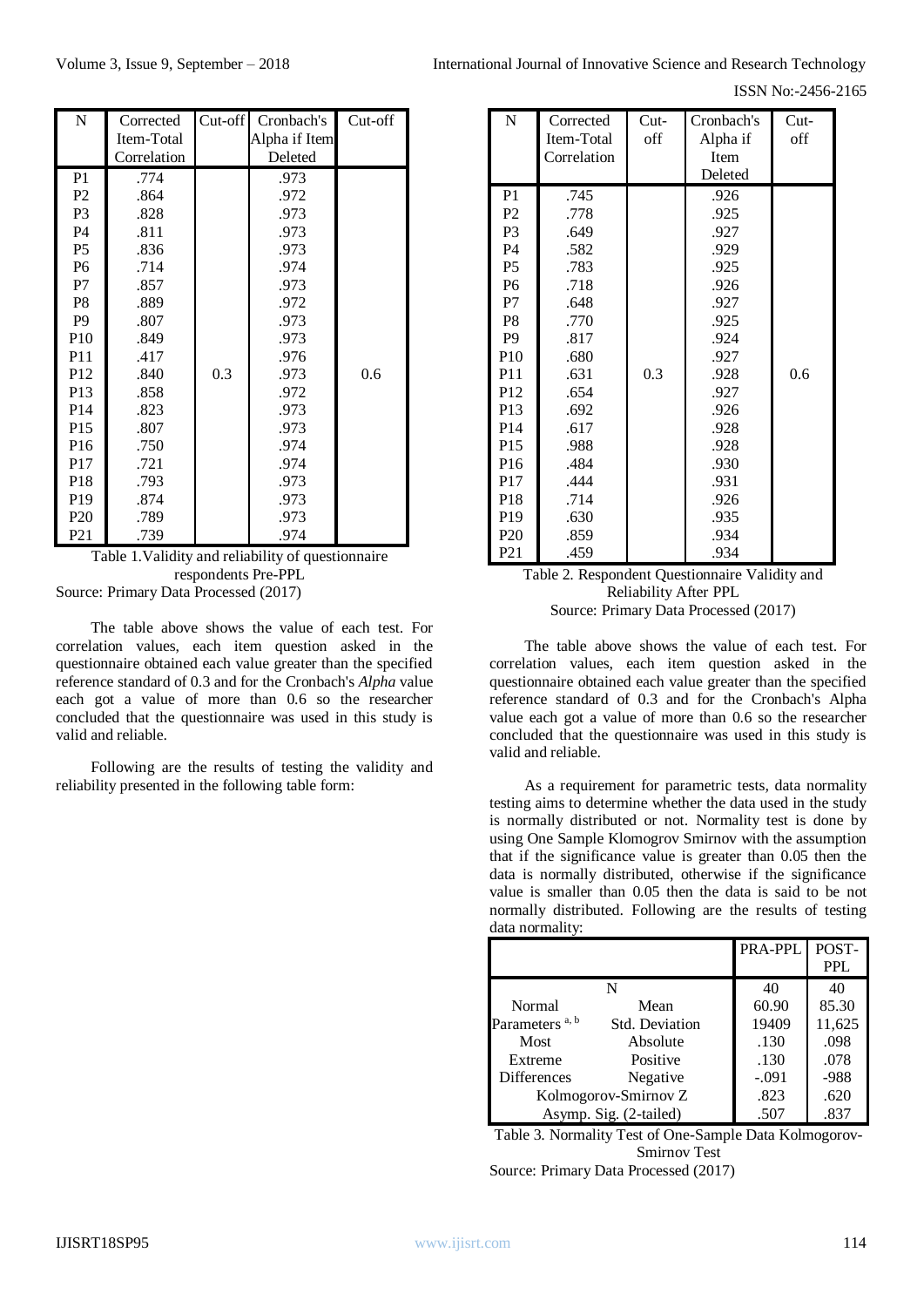#### *B. Calculated from data.*

Based on the results of the normality test, the data can be said to be normally distributed due to the significance value kolmogrovsmirnov for each variable> 0.05.The value of each variable is 0.507 for the respondent's data before implementing PPL, and 0.837 for the data from respondents who have carried out PPL activities.

Same as other statistical tests, as a condition for doing *parametric tests* , Homogeneity test needs to be done to see whether the data group studied has the same variance or not. Sometimes the wrong sampling process will cause the data obtained is not homogeneous so that the sample taken cannot be used and needs to be re-evaluated until it produces a sample with a homogeneous sample test. The reference in determining whether homogeneous or not is by looking at the significance value obtained from the *homogeneity of variance test* in Anova's analysis with the following criteria.

- If the significance value is  $<0.05$ , then it is said that variants of two or more population groups of data are not the same.
- If the significance value is  $> 0.05$ , then it is said that the variants of two or more data population groups are the same.

Following are the results of homogeneity testing presented in the form of the table below:

PRA-PPL

| evene Statistics | $\sim$ |  |
|------------------|--------|--|
|                  |        |  |

Table 4. Test of Homogeneity of Variances Source: Primary Data Processed (2017)

Based on the table above, the researchers concluded that the population data groups in the study were similar or homogeneous. The conclusion is based on the significance value obtained> 0.05 which is 0.072.

## **V. DISCUSSION**

Teachers are professions that are very instrumental in shaping the character of the nation while acting as *the agent of change*. In this context, the teacher must immediately make a rapid transformation in the culture of teaching *(teaching)* to learning (learning) which is strengthened by exercise *(training)* of the concepts and principles of vocational education as a *life skill.* For Higher Education institutions the LPTK continues to encourage and prepare its students to become competent graduates and have the readiness to become a teacher.

Field Experience Practice is a series of activities that are programmed for LPTK students, which includes both teaching and non-teaching exercises "(Oemar Hamalik, 2009: 171). PPL is one of the compulsory courses for educational students as a continuation of teaching micro teaching. This activity is carried out after students have passed Micro Teaching (microteaching).

The maximum results from the teaching of micro teaching can foster student confidence to be ready to pursue advanced experience as a provision to become a professional teacher. Based on the description previously explained, in this study, the author tries to compare or compare the ability of students before attending PPL and after attending PPL to support readiness to be a professional teacher.

The test results above illustrate that the ability of students after attending PPL is higher than the ability of students before attending PPL. This can be seen from the acquisition of the average value. PPL condition before the student following the acquisition of the average value of 60.90, while acquisition average value of 85.30 after joining PPL. Thus, after attending the Field Experience Practice program, students feel that their competence is increasing. Competent prospective teacher students are far more prepared to become professional teachers.

The research findings prove that there are differences in students' perceived competency results, which indicate that the Field Experience Practice program has an effect on improving the quality of teaching students in order to prepare students to become professional teachers. Before joining PPL in supporting the readiness to become a professional teacher "can be accepted.

## **VI. CONCLUSION**

Based on the results of the research and discussion, it can be concluded that the research hypothesis that reads "Students who have attended PPL has increased their competence more than before joining PPL in supporting the readiness to become professional teachers" can be accepted. If we look at the average acquisition value in the *group statistics* table, students who have participated in PPL have increased their acquisition to 85.30 from before taking part in PPL whose acquisition was 60.90. This is also supported by the results of data analysis shown in the *independent sample t-test* table and *Paired samples test* with a significance value (2-tailed) which if the significance value is less than 0.05 then Ha is accepted and H0 is rejected. The research findings prove that there are significant differences between the competencies perceived by students before participating in the Field Experience Practice program after participating in the program. This is because the acquisition of a significance value of 0,000 is less than 0.05. Thus, the implementation of Field Experience Practices gives effect to student competencies that can support readiness to become professional teachers.

## *Suggestion*

Based on the conclusions above, the researchers suggest the following:

- PPL supervisors should better maximize the development of PPL student competencies through the use of Micro Teaching Laboratories.
- The Institution further improves the facilities and infrastructure that support the implementation of *Micro Teaching* and PPL*.*